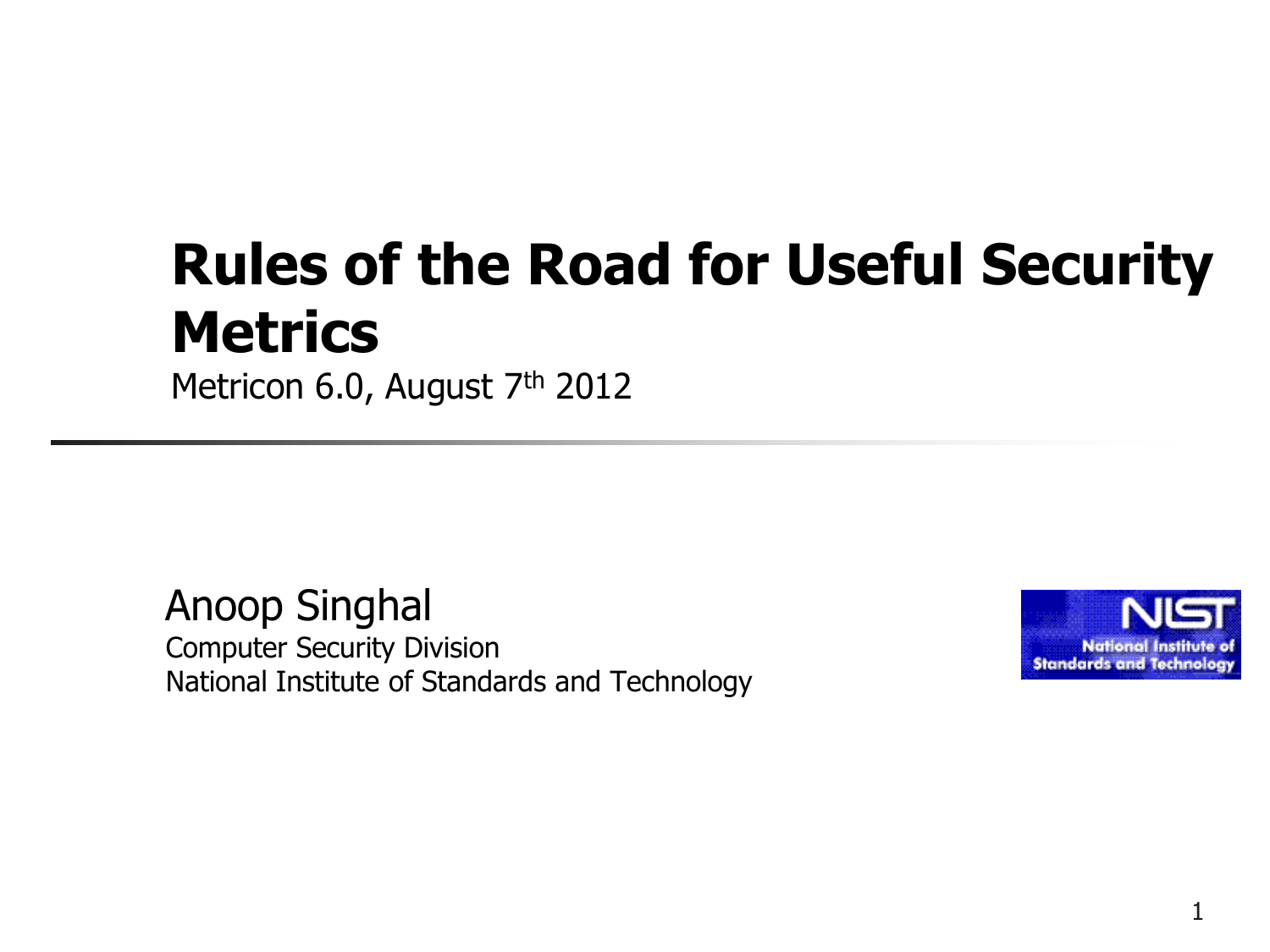## Enterprise Network Security Management

- **Networks are getting large and complex**
- **Nulnerabilities in software are constantly** discovered
- **Network Security Management is a challenging** task
- **Even a small network can have numerous** attack paths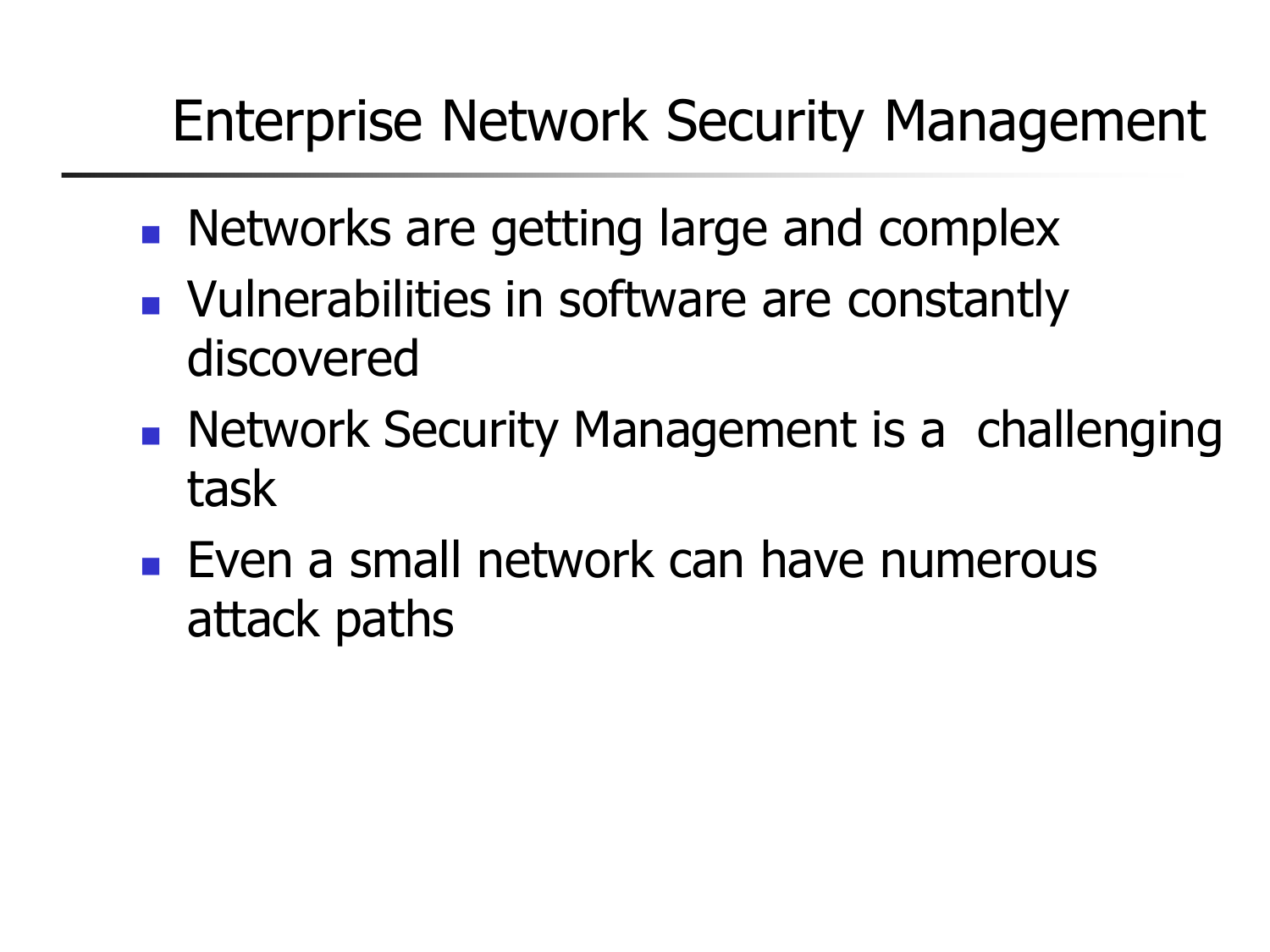#### Enterprise Network Security Management

- **Currently, security management is more of an** art and not a science
- System administrators operate by instinct and learned experience
- **There is no objective way of measuring the** security risk in a network
- **Theorem 11 I** change this network configuration setting will my network become more or less secure?"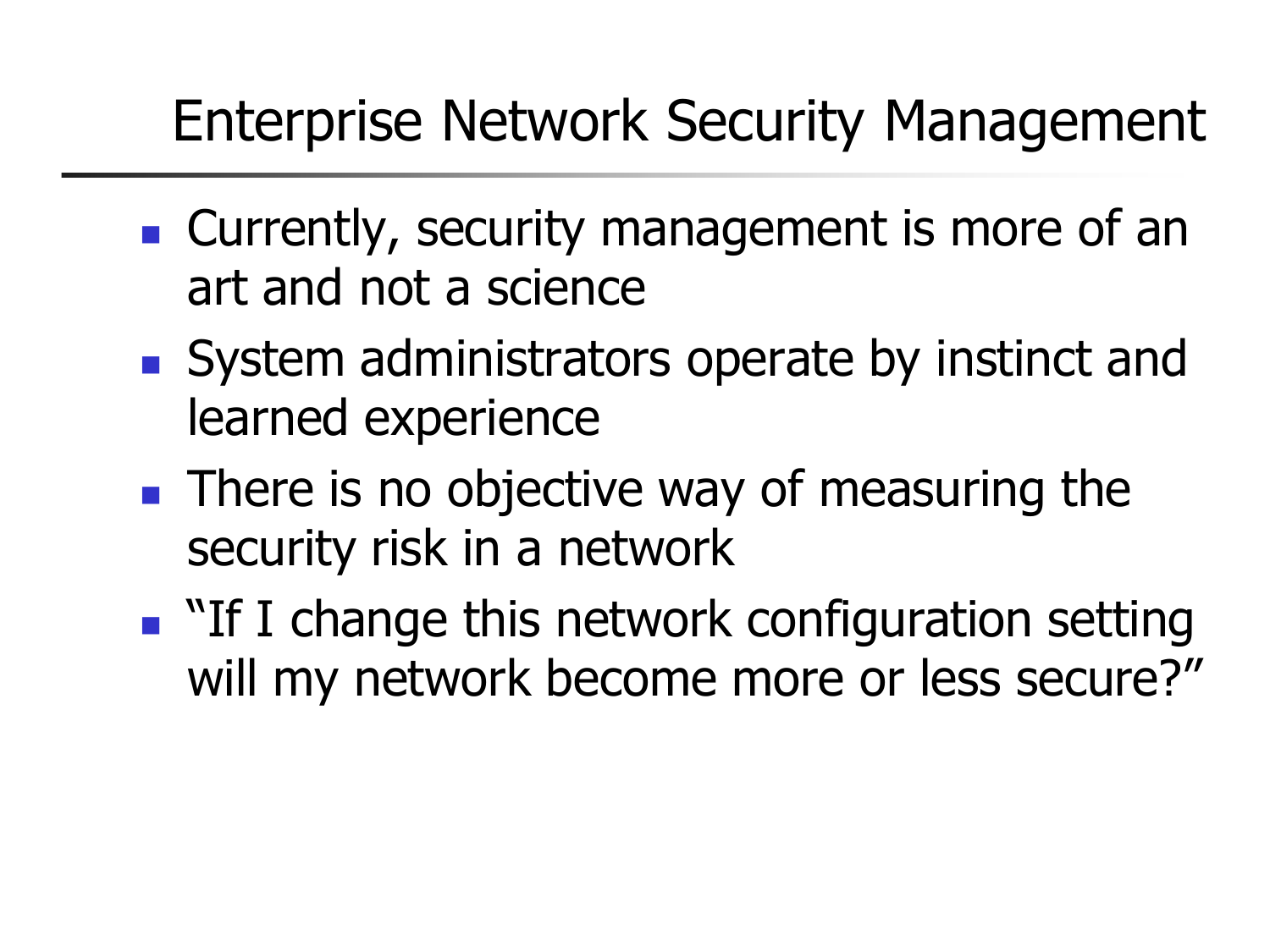# Challenges in Security Metrics

- **Typical issues addressed in the literature** 
	- How can a database server be secured from intruders?
	- How do I stop an ongoing intrusion?
- **Notice that they all have a qualitative nature**
- **Better questions to ask:** 
	- How secure is the database server in a given network configuration?
	- How much security does a new configuration provide?
	- How can I plan on security investments so it provides a certain amount of security?
- **For this we need a system security modeling and** analysis tool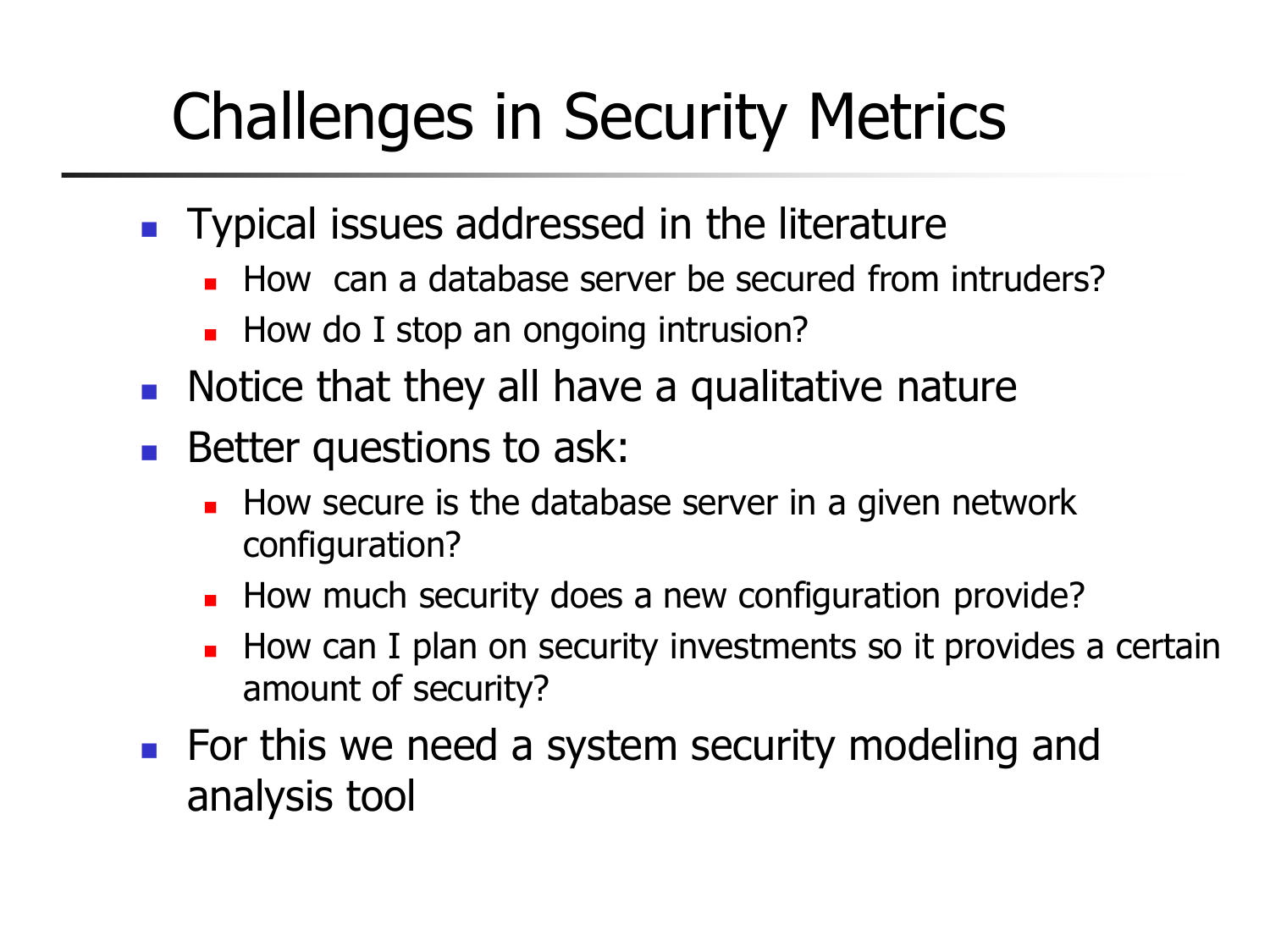# Challenges in Security Metrics

- **Metric for individual vulnerability exists** 
	- **Impact, exploitability, temporal, environmental, etc.**
	- **E.g., the Common Vulnerability Scoring System** (CVSS) v2 released on June 20, 2007<sup>1</sup>
- **However, how to compose individual measures** for the overall security of a network?
	- **OUT work focuses on this issue**

1. Common Vulnerability Scoring System (CVSS-SIG) v2, http://www.first.org/cvss/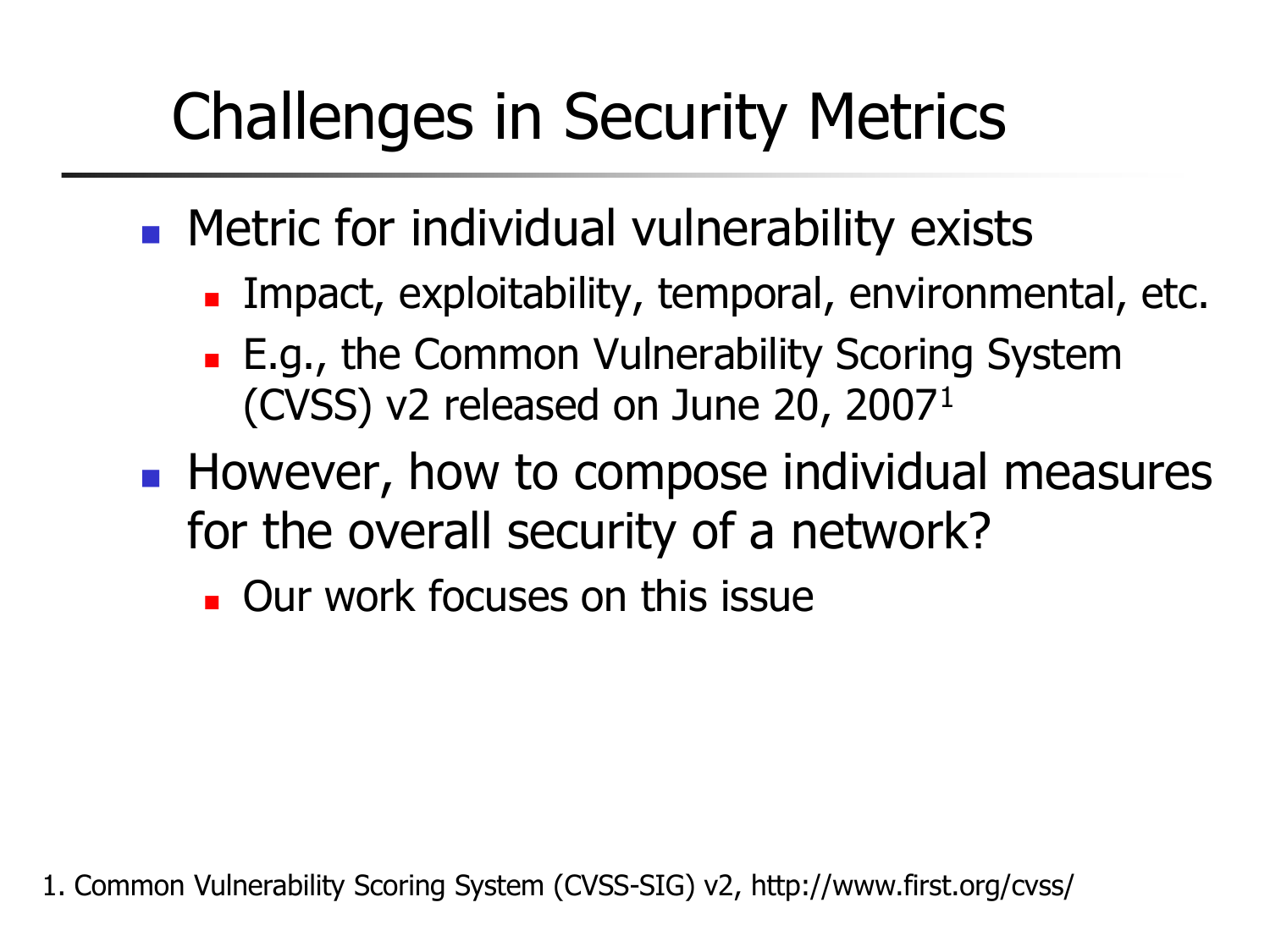# Challenges in Security Metrics

- Counting the number of vulnerabilities is not enough
	- **U** Vulnerabilities have different importance
	- **The scoring of a vulnerability is a challenge** 
		- **Context of the Application**
		- **Configuration of the Application**
- How to *compose* vulnerabilities for the overall security of an enterprise network system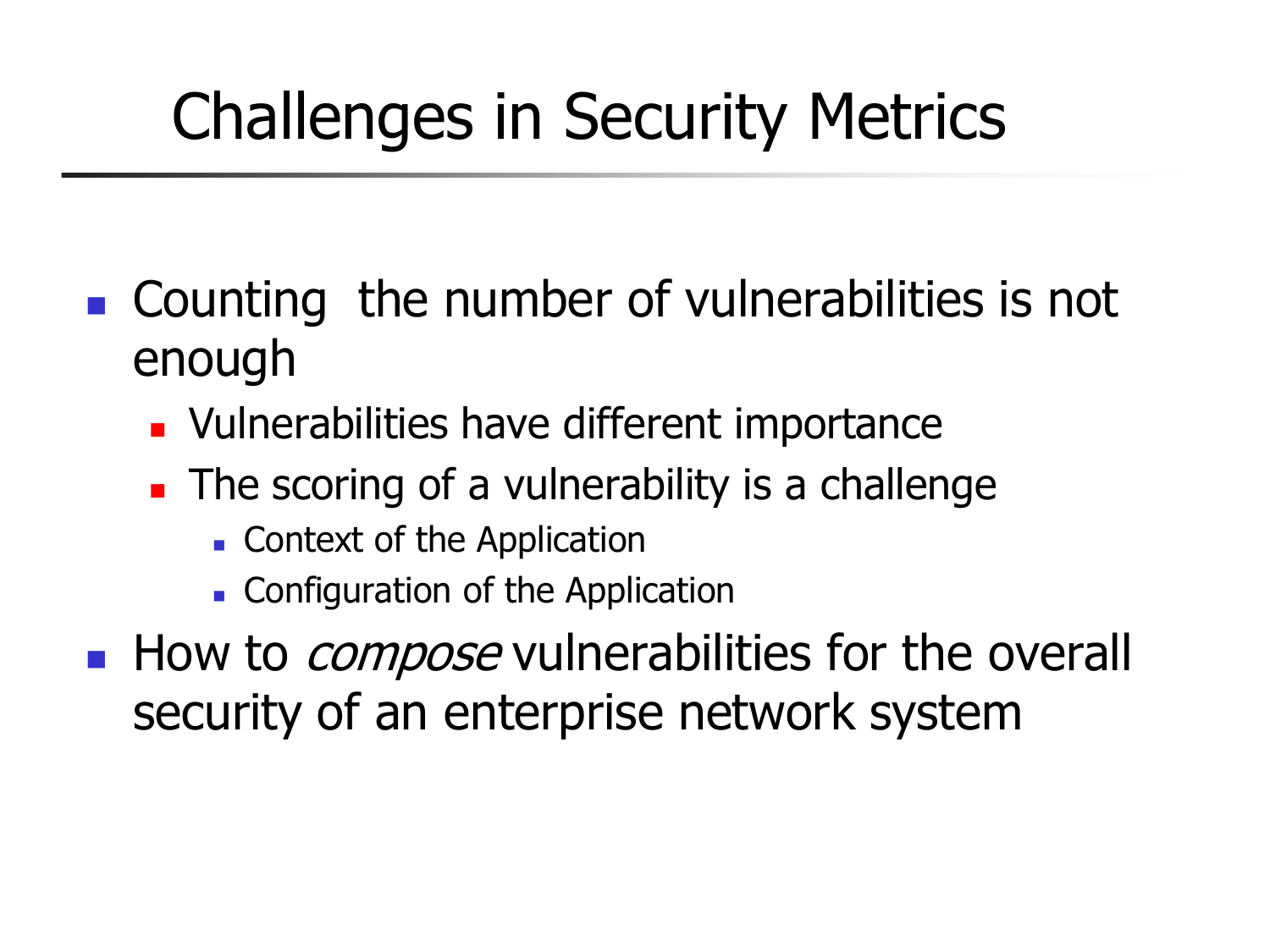## What is an Attack Graph

#### **A** model for

- **How an attacker can** *combine* vulnerabilities to stage an attack such as a data breach
- Dependencies among vulnerabilities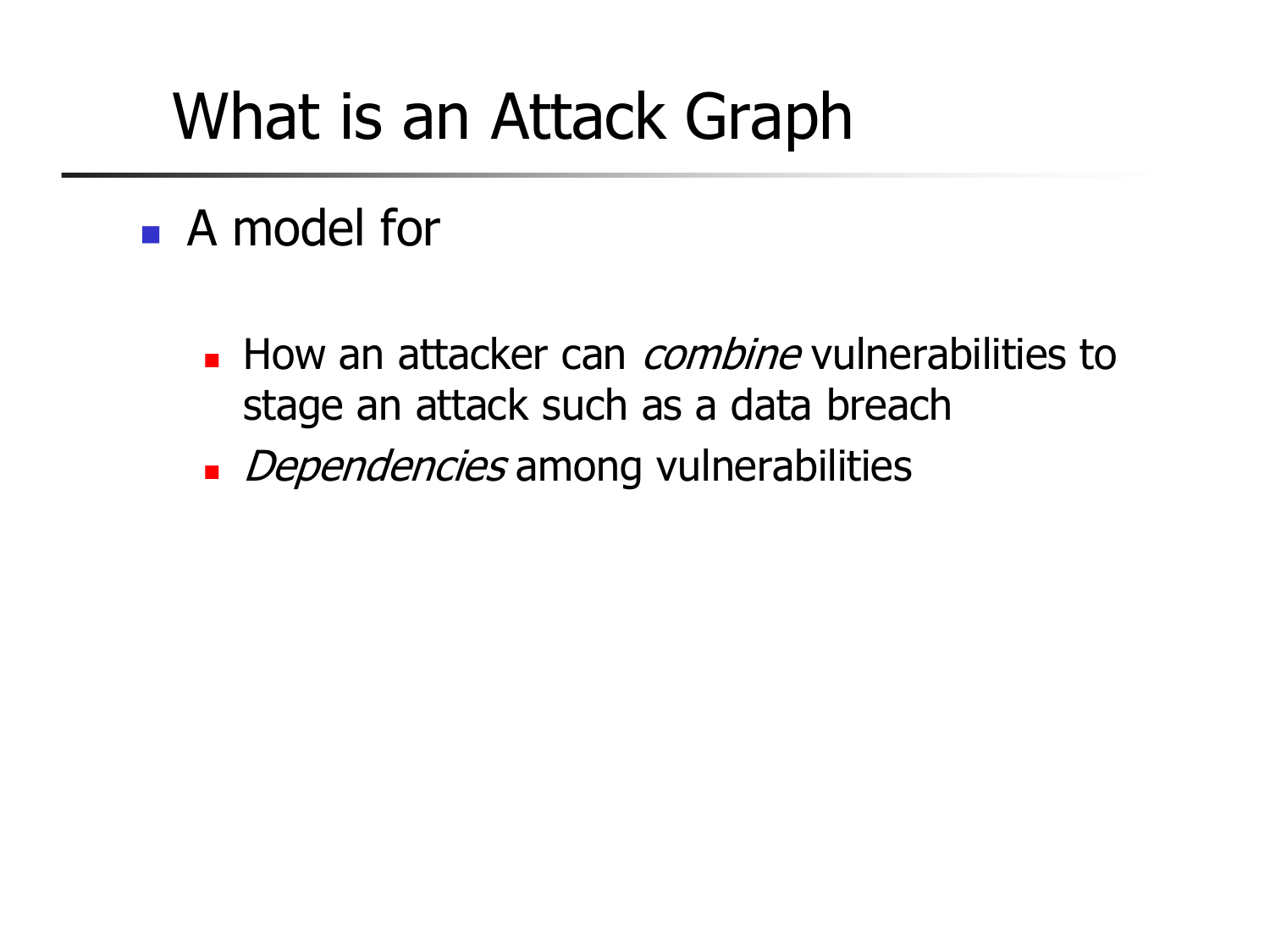## Attack Graph Example

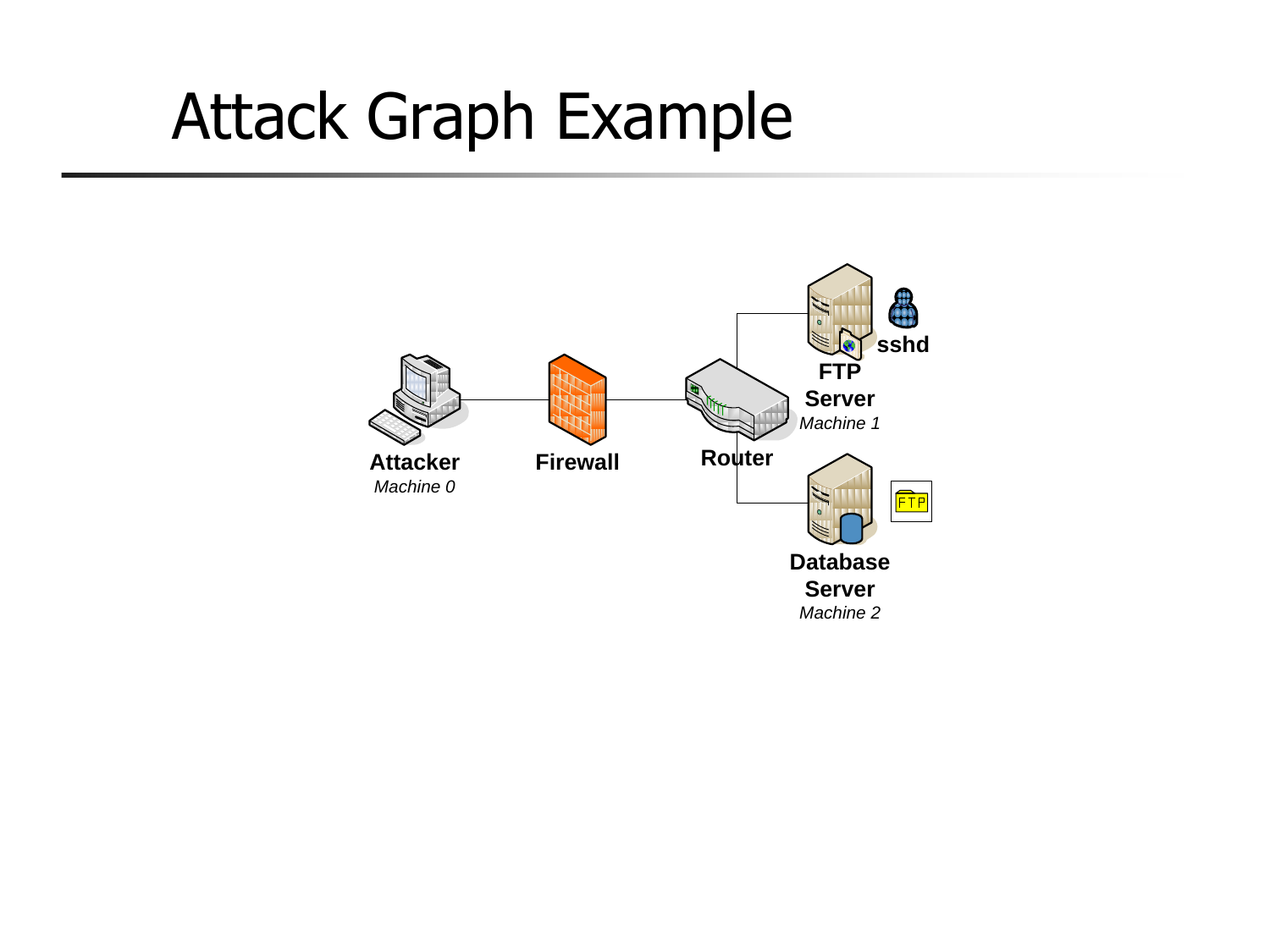## Different Paths for the Attack

- $sshd\_bof(0,1) \rightarrow ftp\_rhosts(1,2) \rightarrow rsh(1,2)$  $\rightarrow$  local bof(2)
- **f** ftp\_rhosts(0,1)  $\rightarrow$  rsh(0,1)  $\rightarrow$  ftp\_rhosts(1,2)  $\rightarrow$  rsh(1,2)  $\rightarrow$  local bof(2)
- ftp\_rhosts(0,2)  $\rightarrow$  rsh(0,2)  $\rightarrow$  local\_bof(2)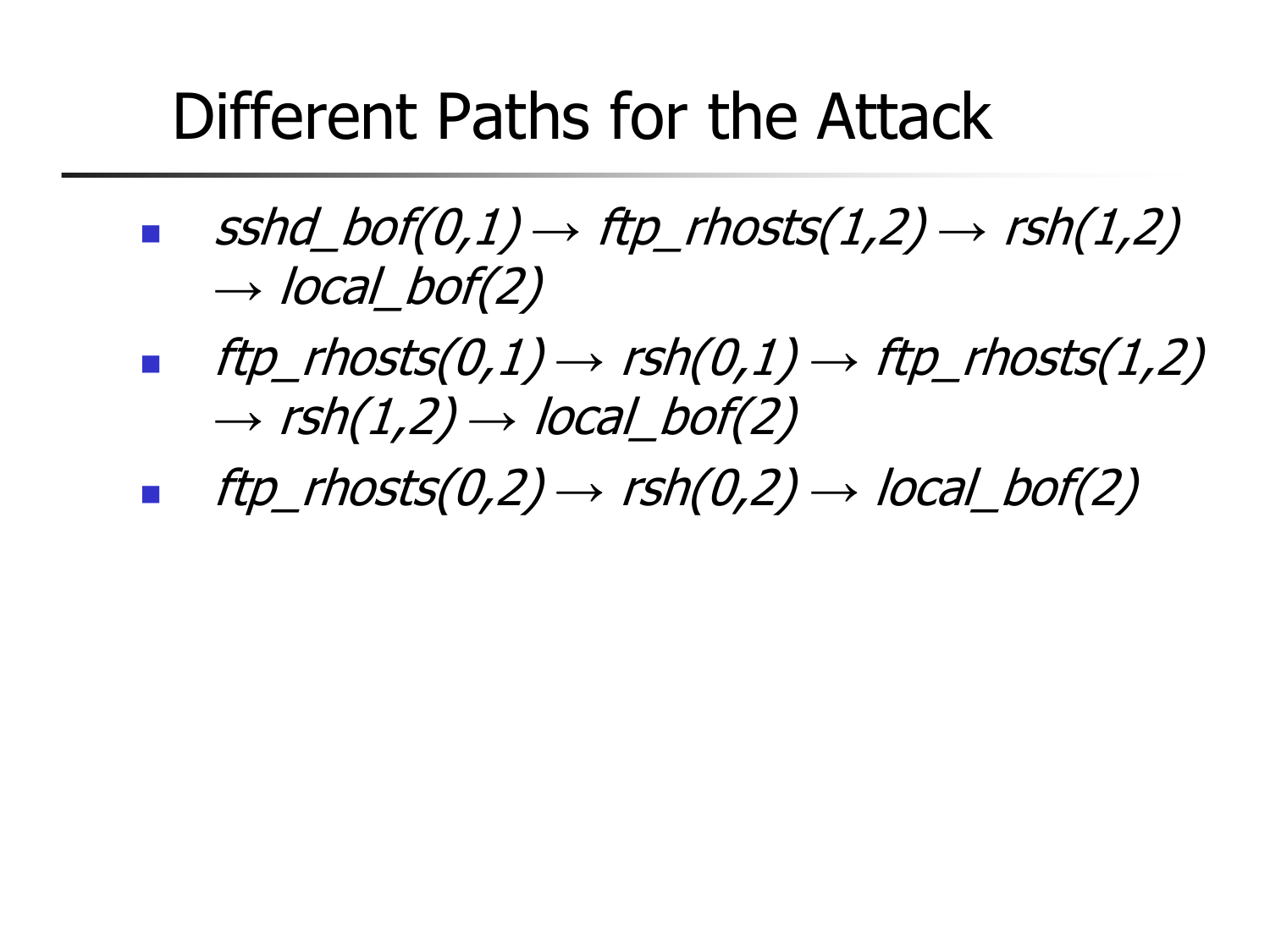#### Attack Graph from machine 0 to DB Server

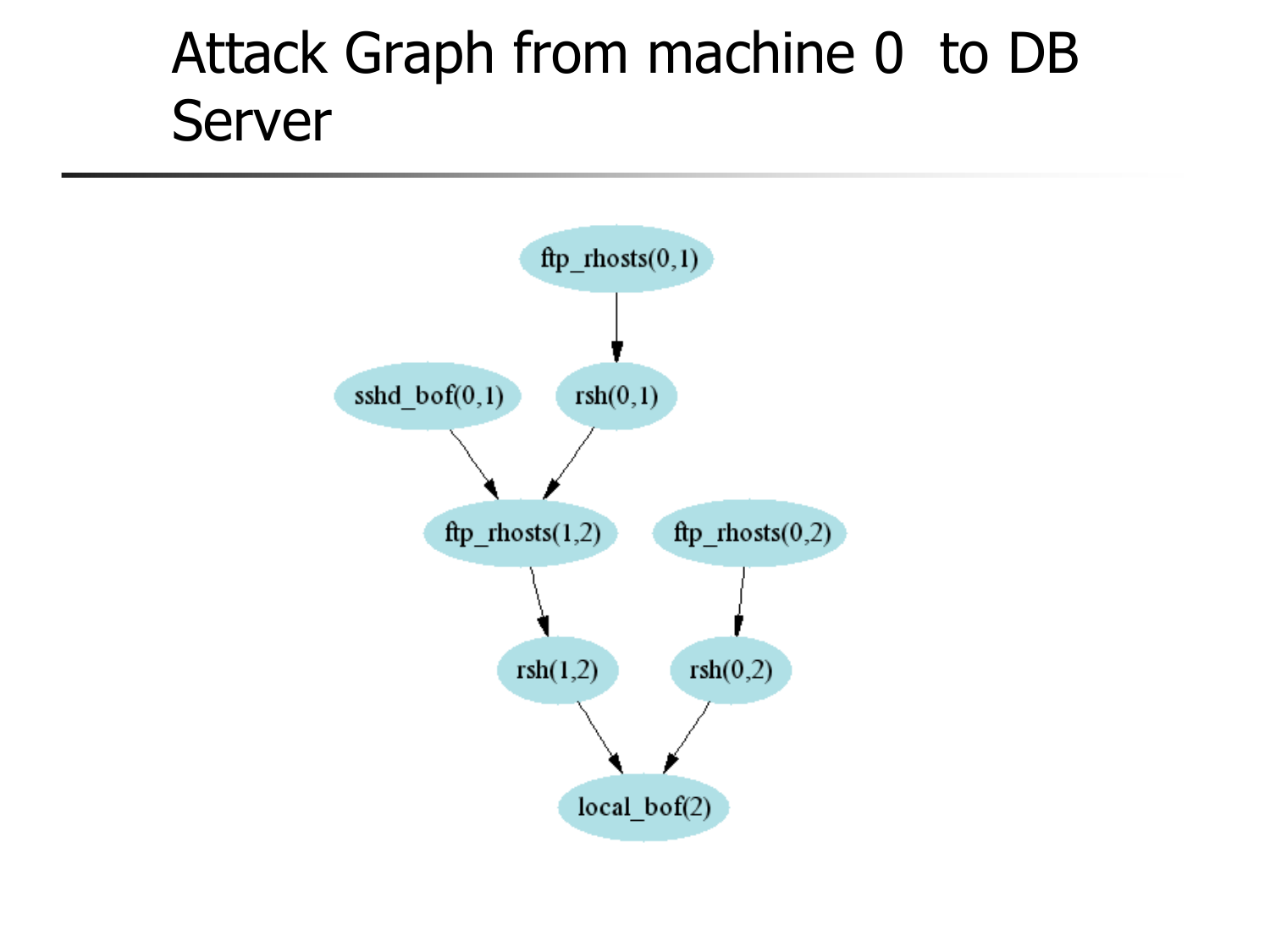# Attack Graph with Probabilities



- Numbers are estimated probabilities of occurrence for individual exploits, based on their relative difficulty.
- The  $ftp\_rhosts$  and rsh exploits take advantage of normal services in a clever way and do not require much attacker skill
- **A** bit more skill is required for ftp\_rhosts in crafting a .rhost file.
- sshd\_bof and local\_bof are buffer-overflow attacks, which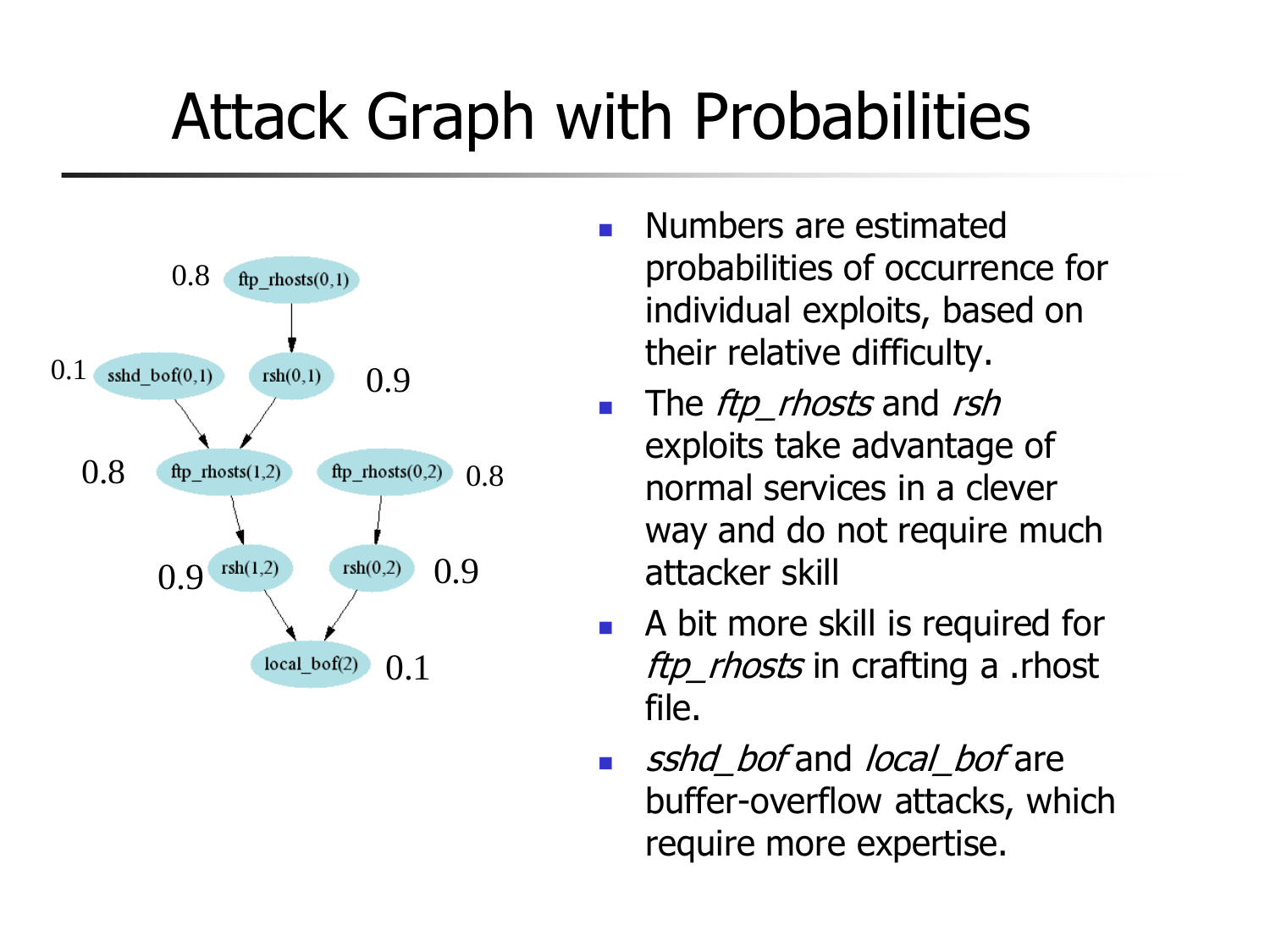## Probabilities Propagated Through Attack Graph



- **Notal Millens** One exploit must follow another in a path, this means **both** are needed to eventually reach the goal, so their probabilities are multiplied:  $p(A \text{ and } B)$  =  $p(A)p(B)$
- When a choice of paths is possible, **either** is sufficient for reaching the goal:  $p(A \text{ or } B) =$ <sup>0.8( $\approx$  0.60) (and 0.9(0.72) multiplied:  $p(A \text{ and } B) = p(A)p(B)$ <br>  $p(A)p(B)$ <br>  $\text{when a choice of paths is possible, either is sufficient for reaching the goal: } p(A \text{ or } B) = p(A) + p(B) - p(A)p(B).$ </sup>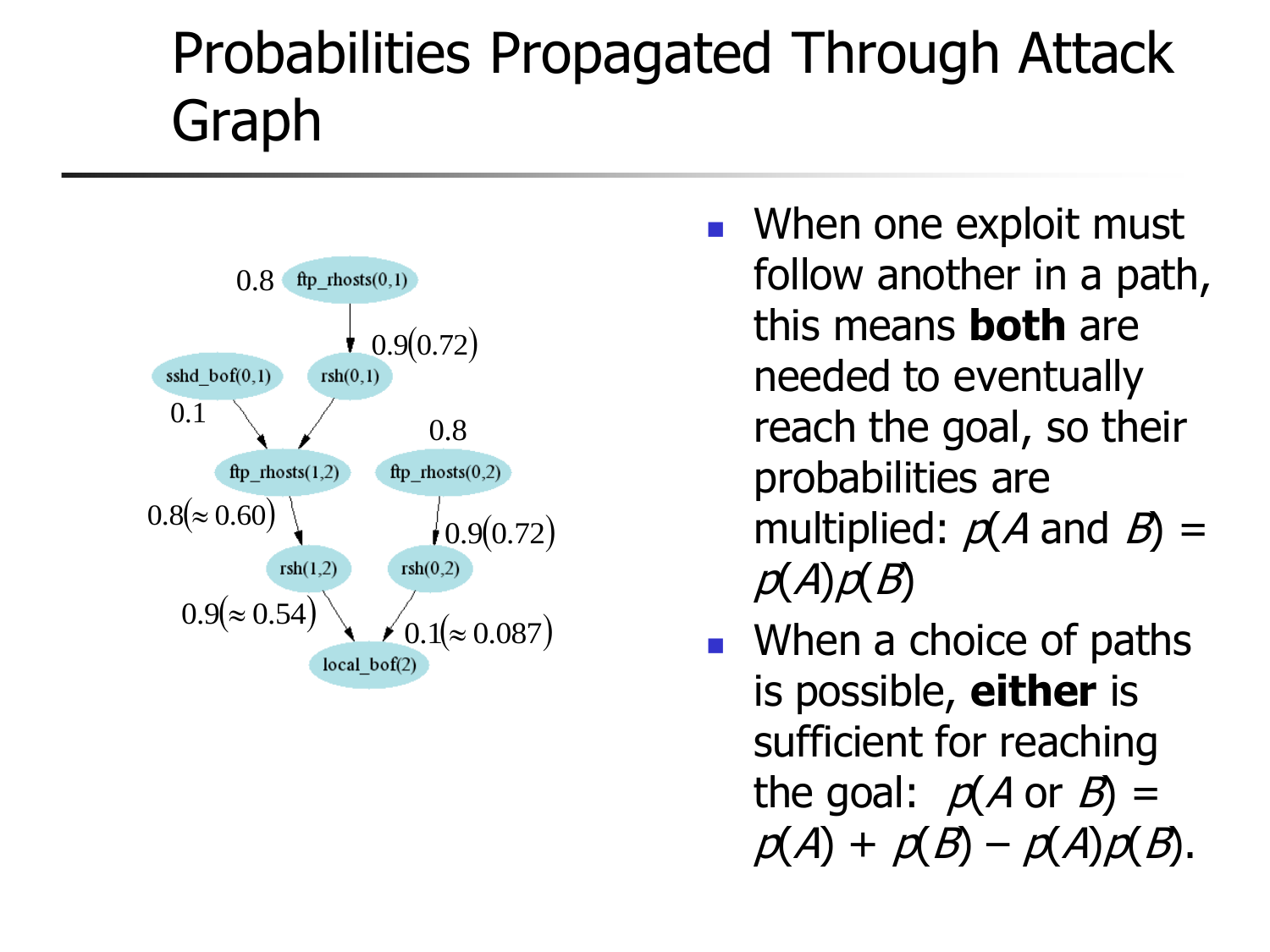# MulVAL attack-graph tool-chain